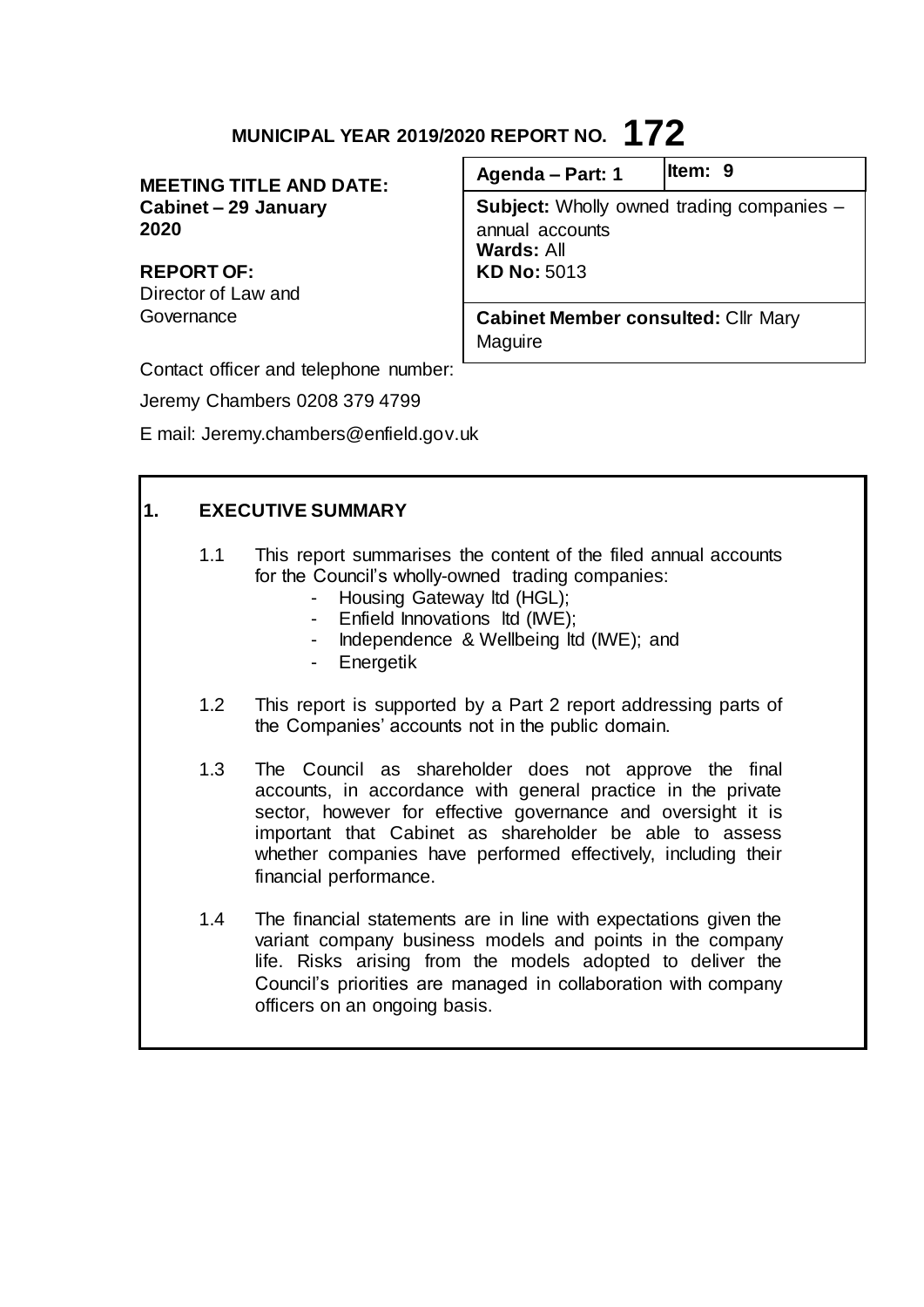# **2. RECOMMENDATIONS**

Recommended that:

- 2.1 Cabinet notes the contents of the published audited accounts for the Council's four wholly owned trading companies.
- 2.2 Cabinet approves under shareholder reserve powers the recommendation of the EIL Board to appoint Geo, Little, Sebire and co. as the company's auditor for the accounting period ending 31<sup>st</sup> March 2020.
- 2.3 Cabinet delegates authority to the Portfolio Holder for Finance & Procurement to appoint under shareholder reserve powers the auditors for Housing Gateway and Energetik following a procurement process to be conducted by each company.

# **3. BACKGROUND**

- 3.1 The Council has established four wholly owned trading companies which deliver services to Enfield residents. As private limited companies, these organisations are required under the Companies Act 2006 to file annual audited accounts.
- 3.2 Each company's accounts are audited by external auditors, approved by the Board, and filed with Companies House. All companies operate with an accounting period from  $1<sup>st</sup>$  April – 31<sup>st</sup> March annually and are therefore all required to file their audited accounts by 31<sup>st</sup> December each year. All companies have achieved this deadline comfortably.
- 3.3 As small enterprises in law, HGL, EIL and Energetik are required only to file abbreviated accounts publicly. The companies have chosen to do so. IWE, as a larger company, files fuller accounts. Therefore, some aspects of the accounts for HGL, EIL and Energetik are considered under Part 2 classification. All publicly available information is considered within this part 1 report.

# **Housing Gateway**

3.4 Housing Gateway's balance sheet shows an overall increase in net assets and equity against the previous year of £1,936,080. It should be noted that the positive asset position is due to fixed and tangible assets; the net current assets position is negative in the amount of (£9,455,097). This however still represents an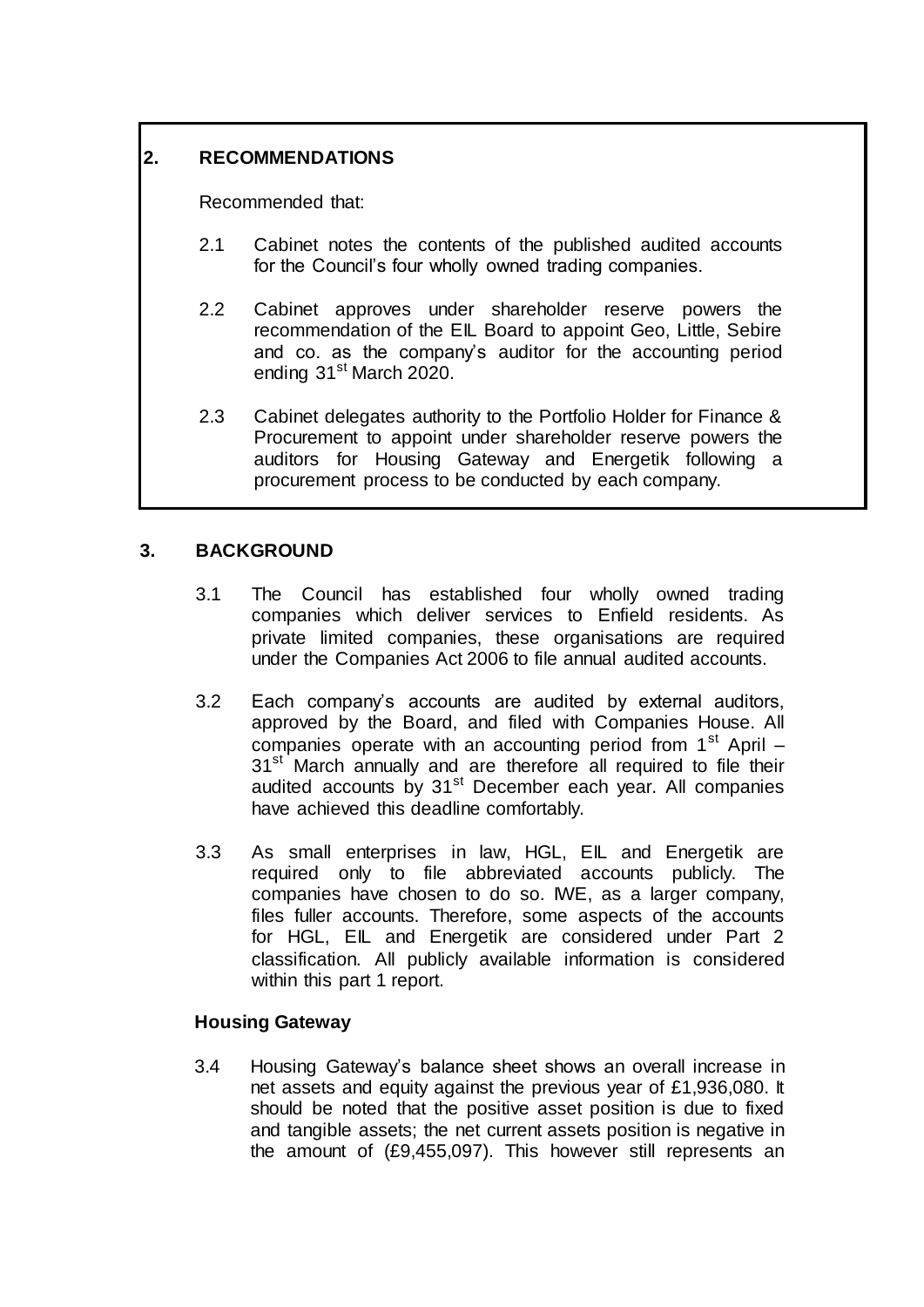improvement of approximately £570,000 against the previous year-end position.

- 3.5 This also reflects the business model of HGL; as it provides housing to the community at an affordable cost fixed to Local Housing Allowance rate, the company expects to maintain high fixed assets through the property portfolio but has low cash income due to the affordable rent offered.
- 3.6 The long-term cash flow risks of the company model have been addressed with the company through a restructuring of the Council's loans to the company to provide a more sustainable repayment schedule for the company. This is considered a low risk strategy for the Council given the company's portfolio can reasonably be expected to grow in value over the long-term and therefore provide effective collateral to offset any repayment risks. The financial stabilisation and reduced cash flow risk will allow the company to recommence expanding its portfolio on a large scale.

#### **Enfield Innovations**

- 3.7 EIL's balance sheet indicates that the company has positive net assets of £494,684. This is a decrease of almost £200,000, resulting from a substantial decrease in debts owed to the company.
- 3.8 The company has a significant negative liquidity position, showing net current assets of (£12,128,994). The company has a similar business model to HGL, wherein a substantial amount of its funding is invested in fixed assets, being the SHS1 properties remaining under construction at the time of the accounting year end. The sale of these properties will provide the funds to address liabilities, and sales progress has been reported monthly to the Shareholder Board (and latterly Cabinet, following the dissolution of the Shareholder Board).

#### **Energetik**

3.9 The balance sheet of Energetik shows net liabilities of (£1,694,103), driven largely by long-term creditors of (£8,767,538), the vast majority of which is on-loans from LBE. This is not considered to represent a risk, as the funds lent to date have been utilised to design the main heat network assets of the company; once the value of the assets are realised through construction the company will be expected to show positive net assets. The construction is expected to commence within the current financial year, pending the resolution of funding applications currently lodged with the Heat Network Investment Project.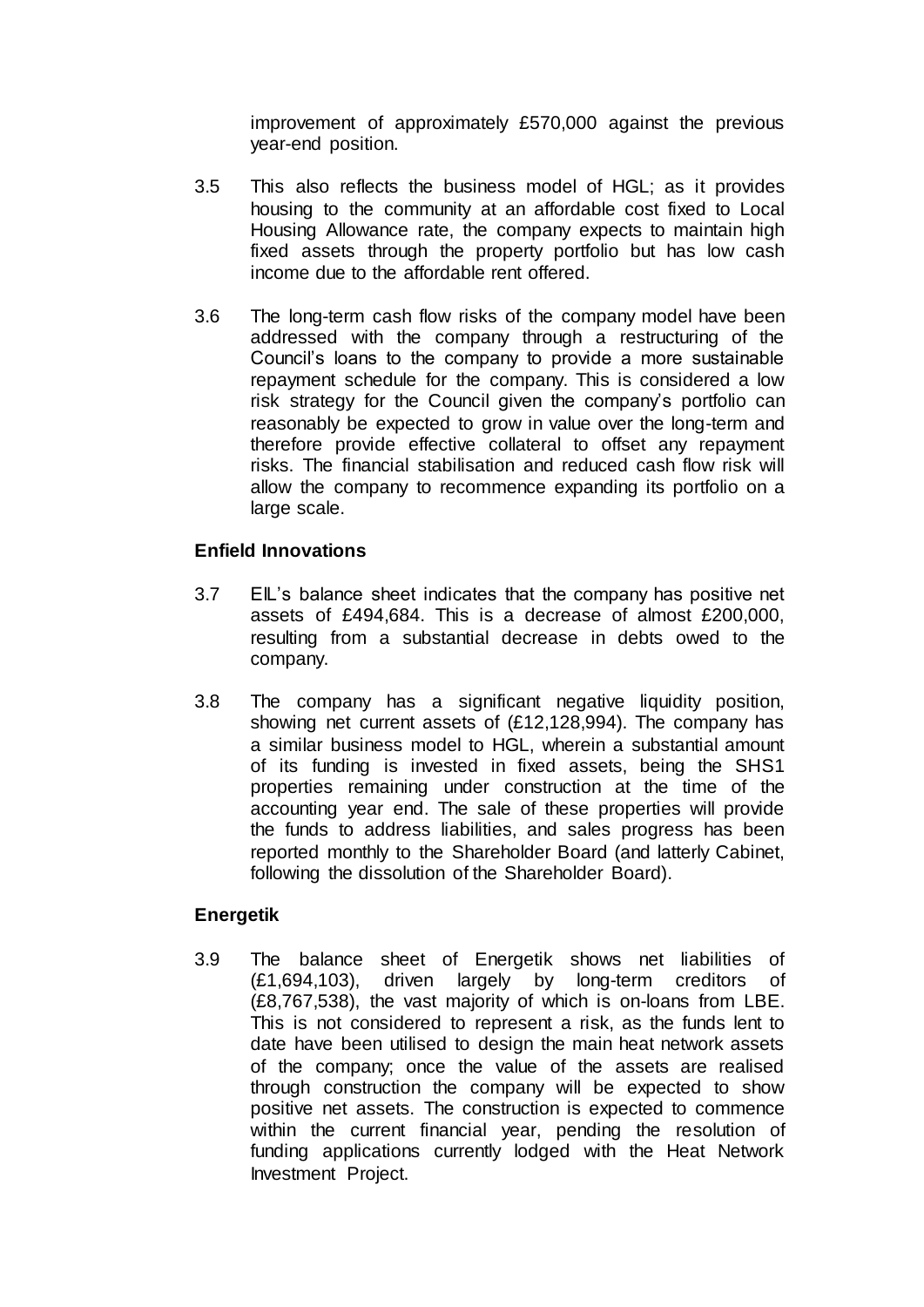3.10 The company also shows negative current assets; the company's loan facility with the Council is on a draw down basis, and portions of loan are drawn down as and when they are required. Therefore, the net current liabilities are a result of the timing of the end of the accounting period and are not considered a risk as sufficient loan portions remain to be drawn down and meet liabilities.

#### **Independence and Wellbeing Enfield**

- 3.11 IWE's balance sheet identifies net assets of £404,950, an improvement of circa £40,000 on the previous accounting year. This is reflective of IWE's model as a transaction-based business with low value physical assets.
- 3.12 The company's net current assets have increased by around £80,000 to £208,275. This identifies that the company is liquid, though its income is exceeding costs by a relatively small amount. This is supported by the in-year profit figure of £38,428, which is based on tax rebate, the operating profit having been  $f(0)$

#### **Appointment of external auditors**

- 3.13 Each company has an appointed external auditor to report on accounts as per legislative requirements.
- 3.14 While there is no statutory requirement regarding how frequently the company providing audit services must be changed, three companies have opted to review audit arrangements following the completion of the 2018-19 accounts. These are Energetik, EIL and HGL. Appointment of company auditors is a matter reserved to shareholder
- 3.15 The EIL Board have determined that, given the satisfactory quality of audit and the low cost due to the low transaction volume of EIL, there is little value to be achieved in re-procuring, and therefore recommend the re-appointment of the current auditors, Geo, Sebire, Little and co.
- 3.16 Energetik and HGL are at points preceding expansion of the company, and both Boards therefore feel the current time represents a good opportunity to test market prices and ensure that auditor appointments. Both companies will conduct a procurement process, following which a recommendation will be put to the shareholder by each company for appointment.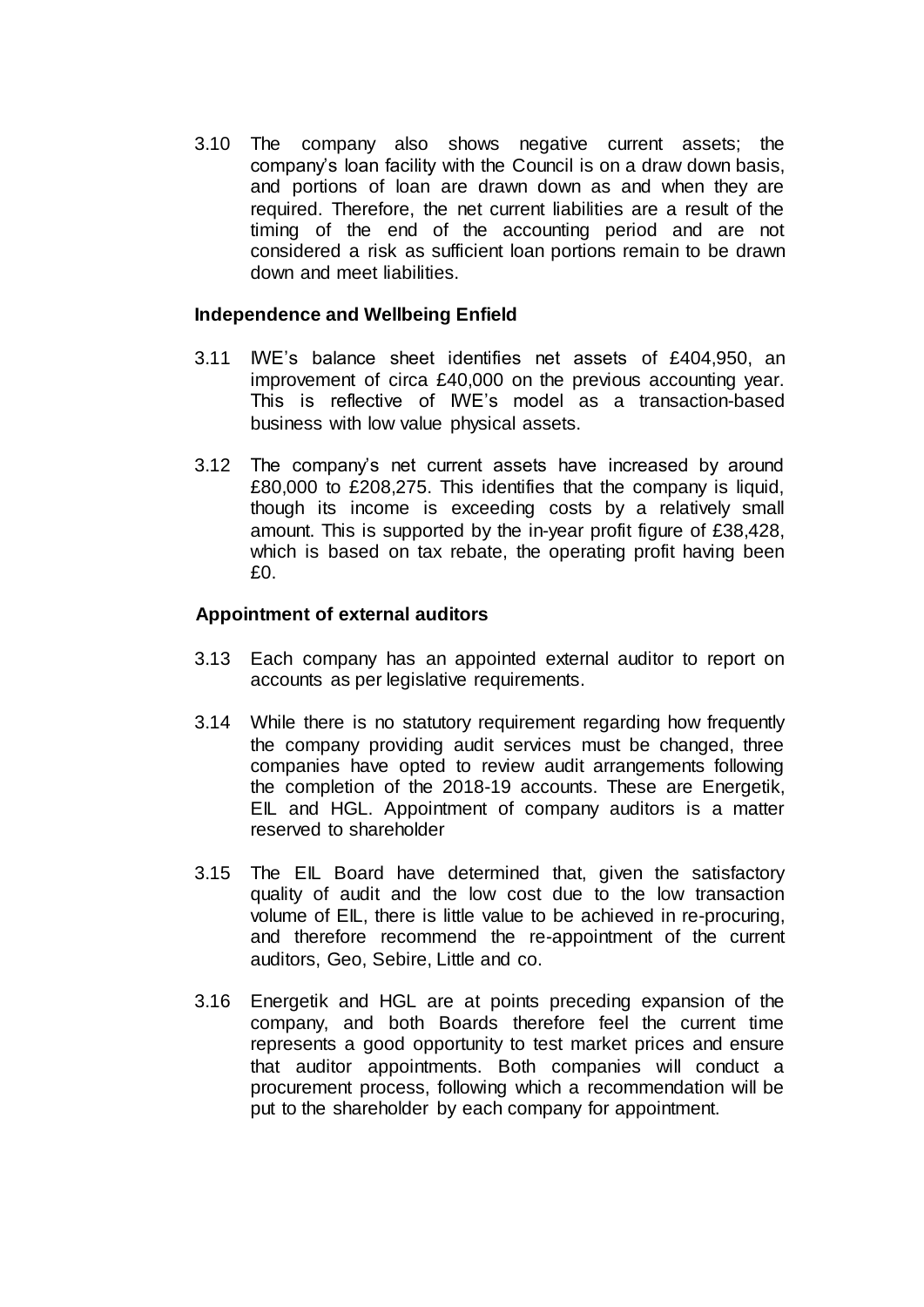# **4. ALTERNATIVE OPTIONS CONSIDERED**

- 4.1 There is no alternative in respect of the annual accounts. The accounts are a competency of the Board of each company and are not required to be approved by shareholders. The accounts are reported such that Cabinet, as shareholder representative, can exercise effective oversight of company performance, and provide challenge where considered appropriate.
- 4.2 The alternative to appointing Geo, Little, Sebire and co would be to conduct a procurement process to appoint a new auditor. The company is satisfied that the service is acceptable quality, and the Board view is that the expenditure level does not warrant a procurement process.
- 4.3 In the case of HGL and Energetik auditor appointments, the alternative would be to re-appoint the current auditor. As the transaction volumes and size of both companies' operations are likely to grow substantially over the next few years, the Boards of both companies feel this to be an effective moment to re-procure audit services and achieve the best value possible.

# **5. REASONS FOR RECOMMENDATIONS**

To ensure effective oversight and challenge where appropriate for Council-owned companies and ensure they continue to contribute to the achievement of the Council's strategic objectives.

#### **6. COMMENTS FROM OTHER DEPARTMENTS**

#### **6.1 Financial Implications**

There are no financial implications to this report.

#### **6.2 Legal Implications**

6.2.1 Under section 386 of the Companies Act 2006 (duty to keep accounting records), all limited and unlimited companies, whether or not they are trading, must keep adequate accounting records and file accounts with Companies House within certain time periods. Adequate accounting records are records that are sufficient to (i) show and explain the company's transaction, (ii) disclose with reasonable accuracy, at any time, the company's financial position and (iii) enable the directors to ensure that any accounts required to be prepared comply with the requirements of the CA 2006. Failure to keep adequate accounting records is a criminal offence for every company officer in default. Where a company fails to deliver its accounts and reports to the Registrar of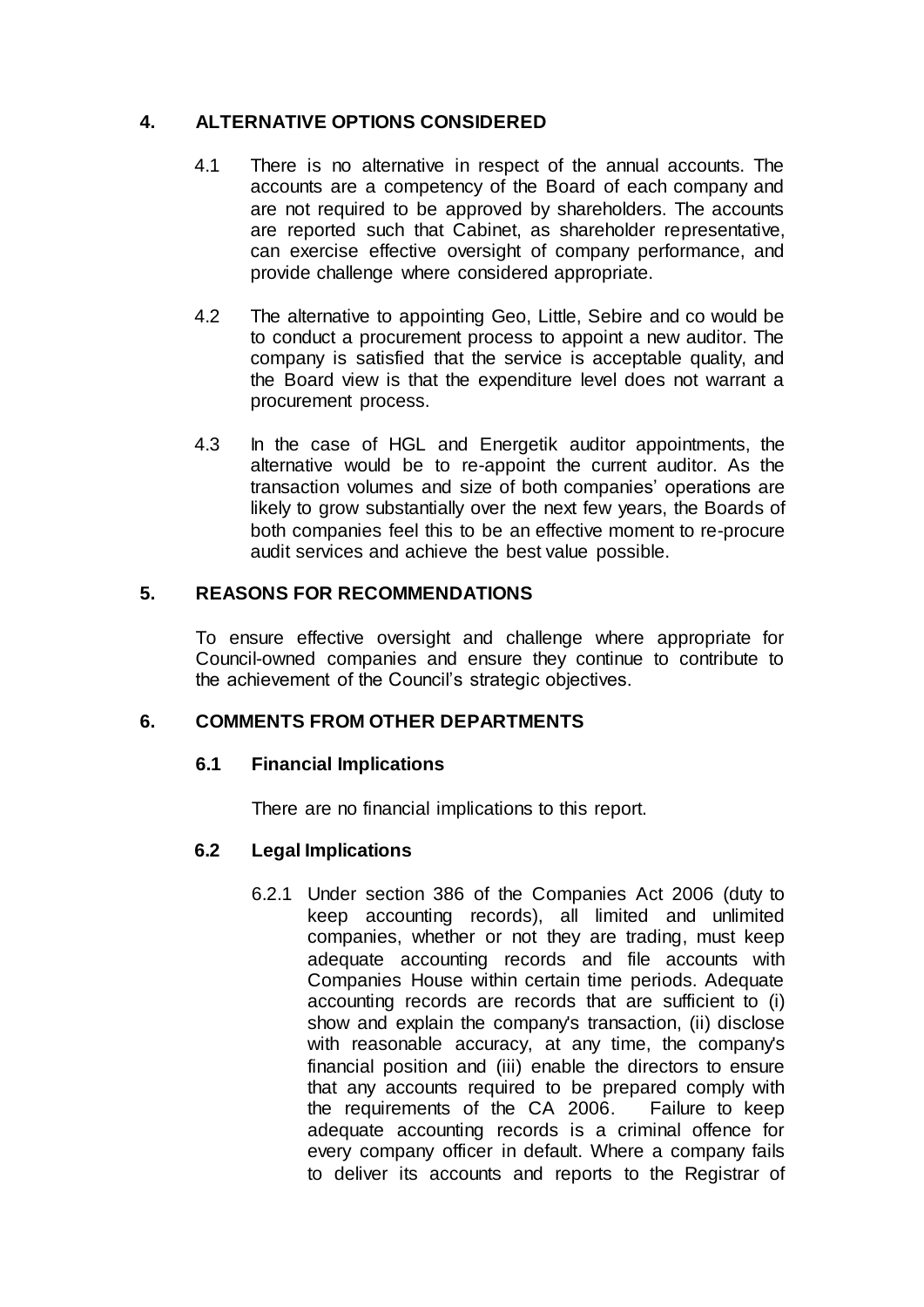Companies within the required time, it is liable to an automatic civil penalty. The time period for filing the company's accounts is 9 months from the Accounting Reference Date.

- 6.2.2 The companies must comply with their procurement policies when selecting an auditor. The Council is subject to fiduciary duties to act prudently with public money entrusted to it, and a general duty to secure Best Value under the Local Government Act 1999. Its trading companies should therefore follow the Council's own procurement rules as far as possible when awarding contracts in order to demonstrate best value.
- 6.2.3 Under section 485(4) of the Companies Act 2006, the shareholders of a private company can appoint an auditor by passing an ordinary resolution (which can be in writing).

# **6.3 Property Implications**

There are no property implications to this report.

# **7. KEY RISKS**

- 7.1 HGL's accounts suggest a cash flow risk, due to the company's low rental values. The Council has arranged a restructuring of its loans package with the company. This will reduce the cash flow impact of repayments and stabilise the cash flow position.
- 7.2 Energetik also shows cash flow pressures. This is not considered to be a high short-term risk as the company has sufficient loan facilities available from LBE to draw down and meet its needs in the current financial year. Additionally, the Council has approved the second phase of investment in the company, and this will be implemented pending the outcome of funding applications currently awaiting decision with  $3<sup>rd</sup>$  parties.
- 7.3 The long-term risks for Energetik in terms of cash flow and liquidity will be mitigated as assets are constructed and the customer base grows over a number of years. The 40-year business plan projections in this respect were updated for the phase 2 funding decision and approved by Cabinet as part of that decision. The performance against the business plan will be monitored through the life of the company.

#### **8. IMPACT ON COUNCIL PRIORITIES – CREATING A LIFETIME OF OPPORTUNITIES IN ENFIELD**

**8.1 Good homes in well-connected neighbourhoods**